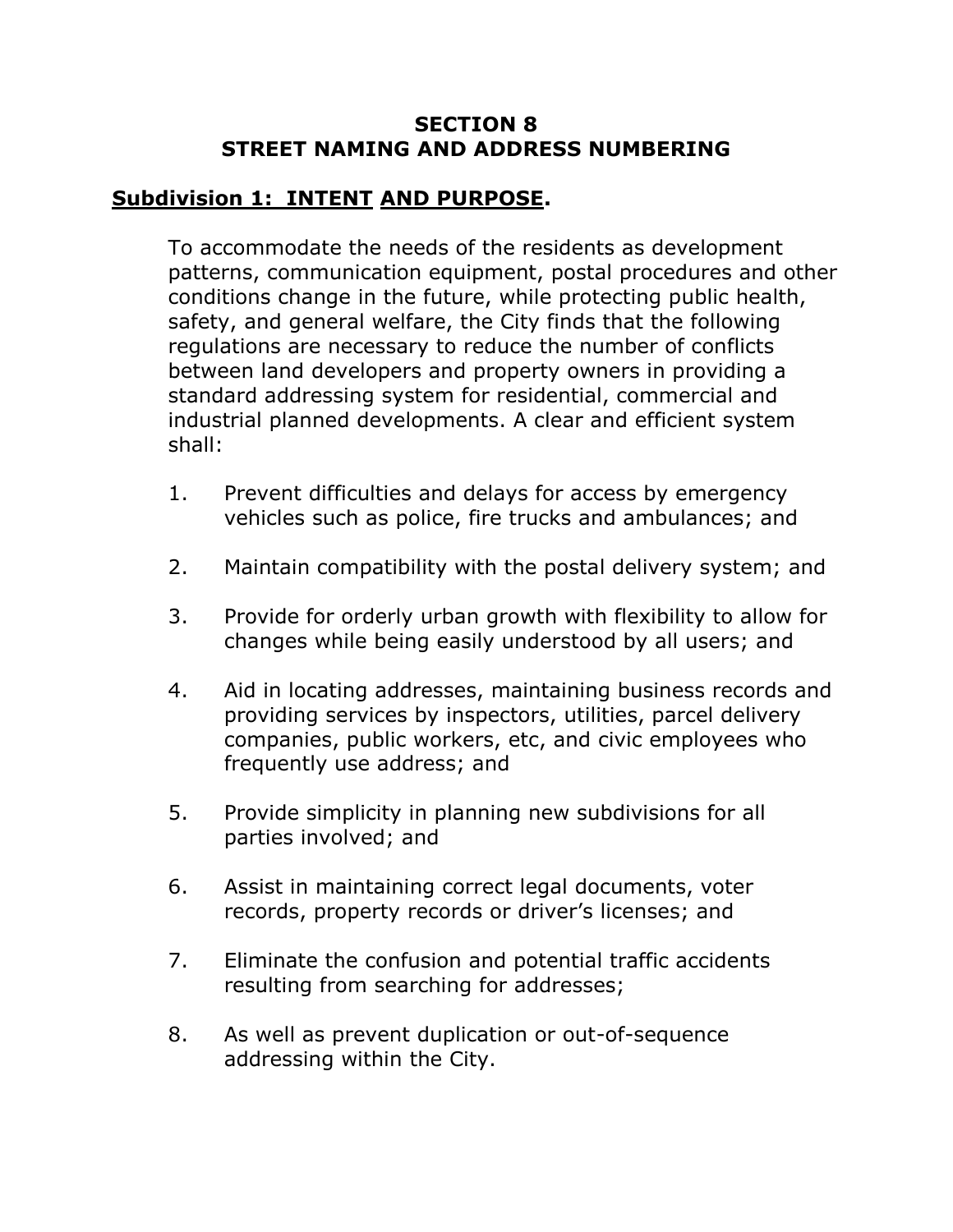A uniform system of property identification is hereby established for the naming of streets and the address numbering of all lots, buildings and structures within the City of Foley.

## **Subdivision 2: STREET NAMES and ADDRESS ASSIGNMENTS.**

Street names and the address assignments of all lots, buildings and structures in the City shall be determined by the City Council after recommendation from the Planning Commission and the Public Works Department.

## **Subdivision 3: ADDRESS ASSIGNMENT.**

For the purpose of numbering lots, buildings and structures, addresses shall be assigned on a grid system basis according to the following:

- 1. Point of Reference. The "point of reference" shall be the intersection of Main Street and Norman Avenue.
	- A. Baseline for streets running east and west. Generally the baseline for streets running east and west shall be the centerline of Norman Avenue extended from the north corporate limits of the City to the south corporate limits of the City, and numbers lying west of this line shall be designated west.
	- B. Baseline for streets running north and south. Generally the baseline for streets running north and south shall be the centerline of Main Street extended from the east corporate limits of the City to the west corporate limits of the City, and numbers on those streets lying both north and south of this line shall be designated north or south, as the case may be.
- 2. Address designation. Addresses within the block shall be assigned consecutively, except, depending on lot frontages, where further lot divisions are possible.
- 3. Odd numbers to be on the north and west sides. Odd numbers for lots, buildings, and structures shall be assigned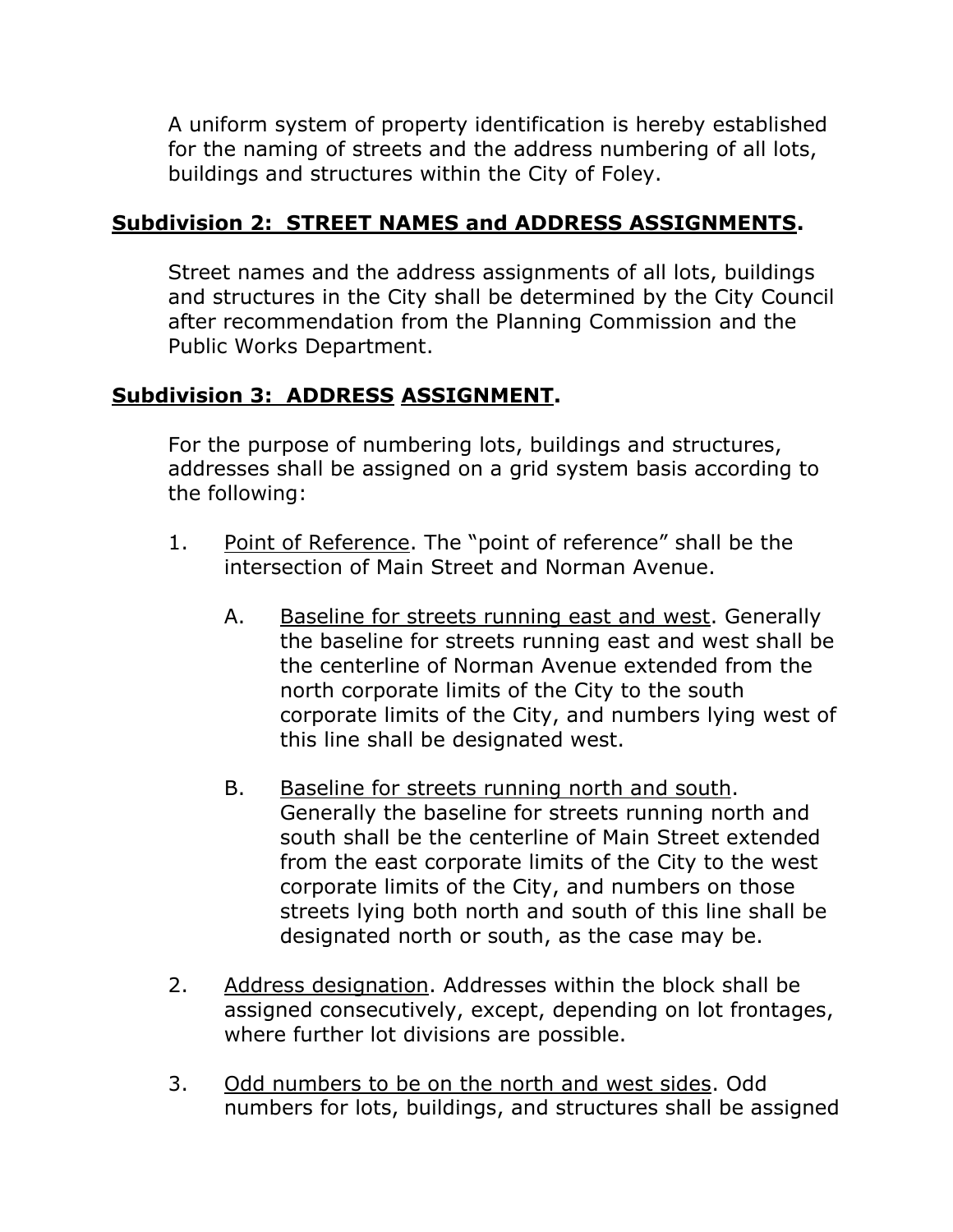on the north side of all east-west streets and the west side of north-south streets.

4. Corner lot addresses. Corner lot addresses will be assigned and displayed according to the location of the main entrance of the building. This is provided that such a street is improved.

## **Subdivision 4: STREET NAMING ASSIGNMENT.**

The City Council shall determine street names after recommendation from the Planning Commission and the Public Works Department according to the following:

- 1. Names shall be appropriate, easy to read (so that children can use the name in an emergency situation), and should add to community pride by promoting local history.
- 2. Names with the same theme (i.e., flowers, states, trees, presidents, same # of syllables) shall be used as a means of general identification.
- 3. Historically used road names shall be retained where possible.
- 4. Names tending to be confused as homonyms, having the same or similar pronunciation but with different spellings, shall be prohibited. (e.g. Smith, Smyth, or Smythe; Ellis or Allice; Allen or Alan.)
- 5. Names that may be offensive (slang, double meanings, etc.) shall be prohibited.
- 6. Use of frivolous or complicated words, or unconventional spellings in road names are prohibited.
- 7. Sound-alike names (e.g. Bay View DR, Bayview DR or Brainard LN, Barnard LN) are prohibited.
- 8. Special characters in road names such as hyphens, apostrophes or dashes shall not be used.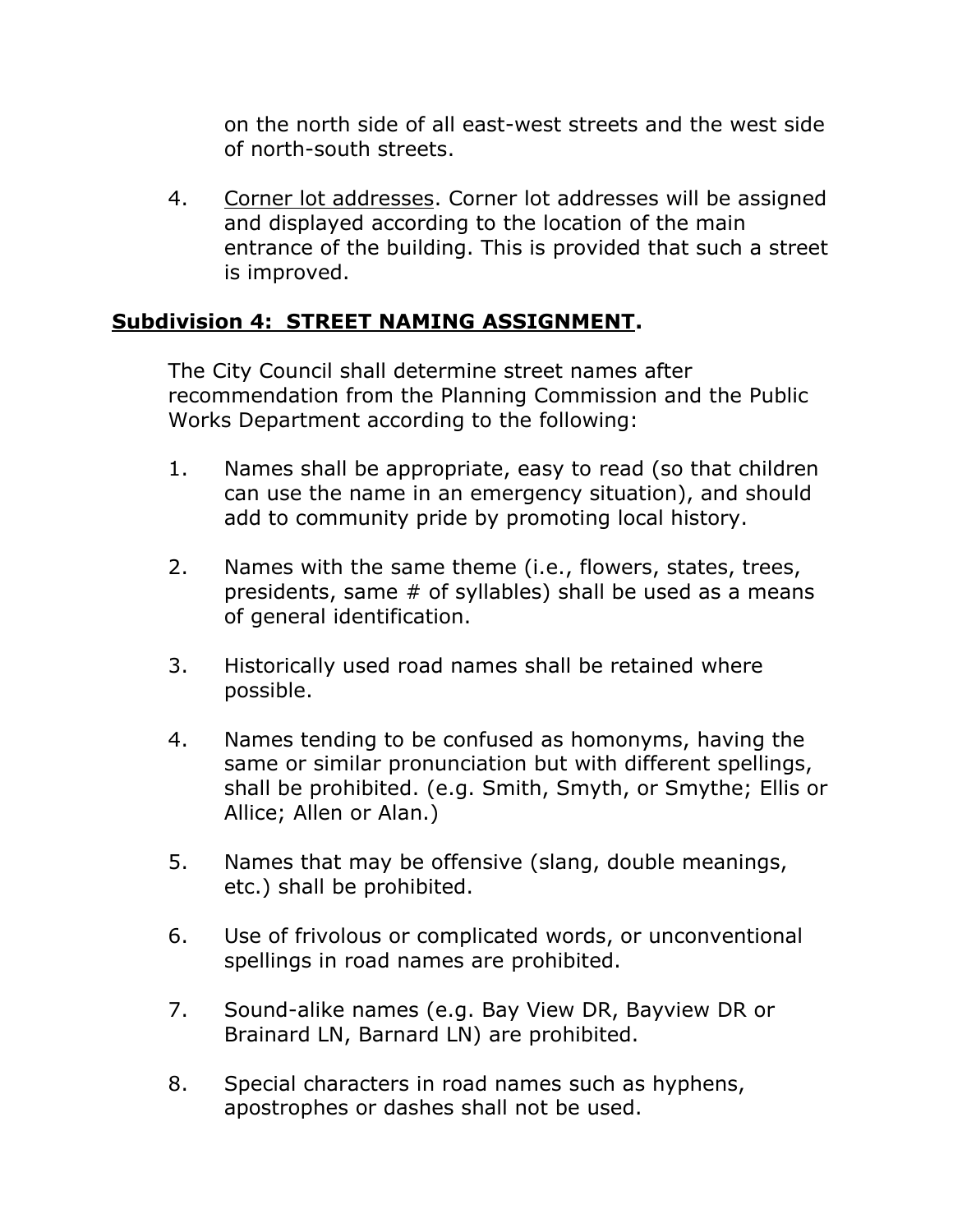- 9. Standard suffixes or directional suffixes or directional suffixes or prefixes shall not be used as street names (e.g. North Blvd., Court St, Avenue of Pines).
- 10. Family names or individual's names, especially living persons and politicians, shall not be used.
- 11. Only common or correct spelling of names will be accepted (e.g. Jane not Jayne, Green not Greene).
- 12. Names shall not promote or advertise a business or product.
- 13. Dual or alternative street names shall be prohibited (i.e. John Street will also be known as John and Mary Street).
- 14. Street names in a foreign language shall not be accepted unless their meaning is polite and reasonable.
- 15. Due to the physical restrictions of the size of standard street name signs and the capabilities of various emergency services computers, street names are restricted to a maximum of 20 letters and spaces (including street name and suffix).
- 16. Names that tend to be slurred or difficult to pronounce shall not be used.
- 17. Directional prefixes (e.g. East, West) shall not be used unless the street actually crosses existing North-South or East-West boundaries.
- 18. For cul-de-sacs that are not an extension of an existing street, the suffix shall be either court or circle.
- 19. A street name combination (primary name & suffix) may be used only once and may not be used in any other alignment.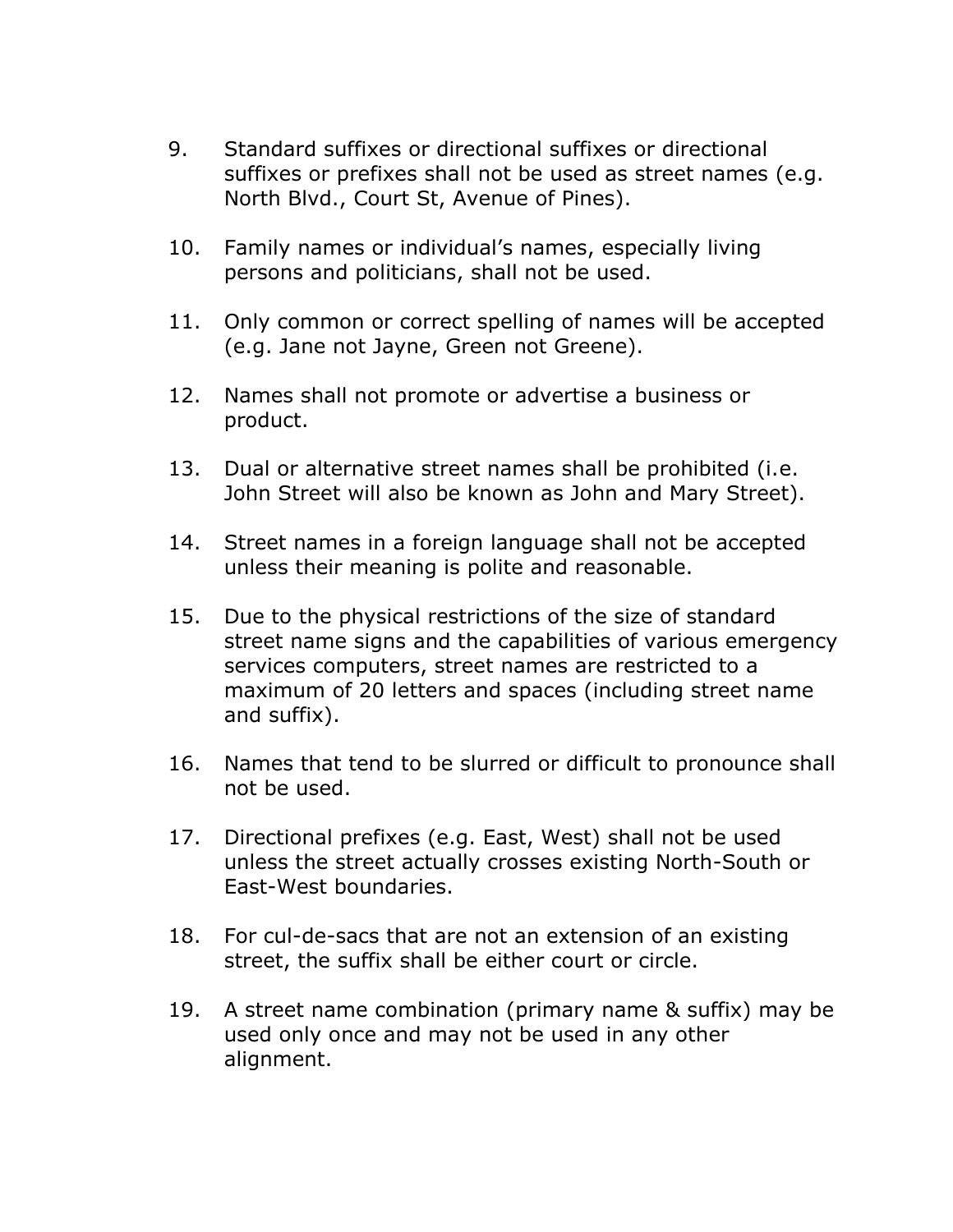- A. Once a name is assigned to any alignment it may not change anywhere along the extension of that alignment, regardless of jurisdiction unless the subject segment does not and cannot in the future connect to an existing street segment along the alignment.
- B. No new streets shall be accepted by the City, nor municipal improvements made therein, until such streets have been named. If they are extensions of existing streets, the existing names shall be continued, and if not extensions, names recorded shall comply with procedure set forth in this ordinance.

#### **Subdivision 5: STREET SUFFIXES.**

The designation of all street name suffixes shall be standardized according to the following:

- 1. **Road:** Arterials.
- 2. **Street:** A collector or minor arterial street with intersecting streets running primarily east and west.
- 3. **Avenue:** A collector or minor arterial street with intersecting streets running primarily north and south.
- 4. **Drive:** A local or subcollector street with six or less intersecting streets running primarily east and west.
- 5. **Lane:** A local or subcollector street with six or less intersecting streets running primarily north and south.
- 6. **Place:** A short local street having one or no intersecting streets but not a cul-de-sac.
- 7. **Boulevard:** A street with a landscaped median strip but not major arterial.
- 8. **Cul-de-Sac:** A minor street with only one outlet and having an appropriate terminal for the safe and convenient reversal of traffic movement.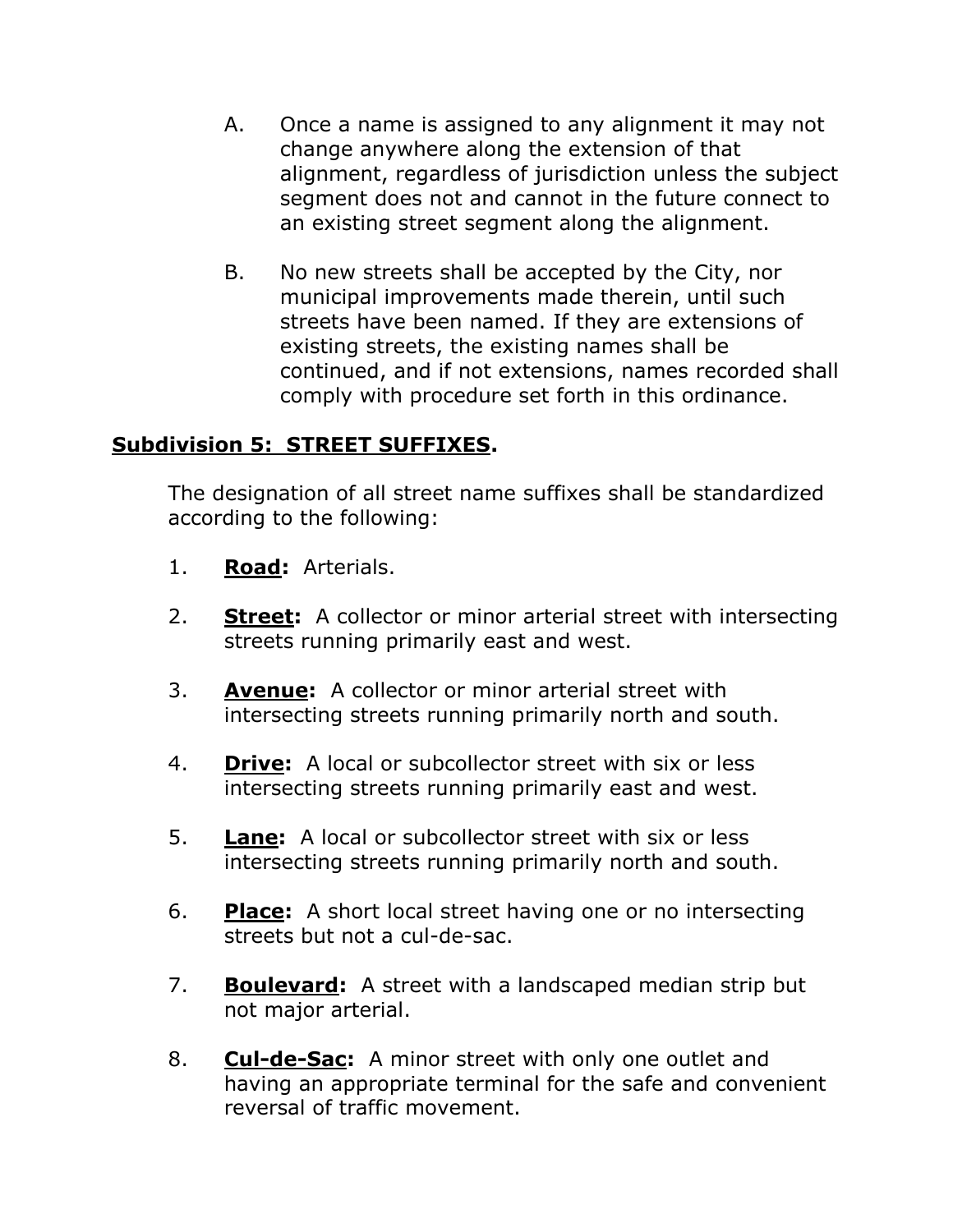# **Subdivision 6: DEFINITIONS.**

- 1. **Directional Prefix:** The portion of a street name that indicates the primary direction of the street.
- 2. **Primary Name:** The portion of a street name that is neither a directional prefix nor a suffix.
- 3. **Suffix:** The portion of a street name which indicates that it is a right-of-way, such as "Street", "Avenue", "Lane", "Road", "Circle", "Way", etc.

## *Example: Directional Prefix Primary Name Suffix* **North Broadway Avenue**

#### **Subdivision 7: GUIDELINES and CONFIGURATIONS FOR STREET NAMING.**

- 1. Offset Alignments.
	- A. When a major street (right-of-way over 60 feet in width) changes its alignment at an intersection by not more than 150 feet, it shall take on the name of the original alignment to provide traffic and addressing continuity.
	- B. When a major street changes its alignment at an intersection and then returns to its original sectional alignment, it shall retain the same name.
- 2. Straight Streets.
	- A. A newly developed street shall assume the name of the street on which it aligns, unless the street does not and cannot in the future connect to an existing street segment along the alignment.